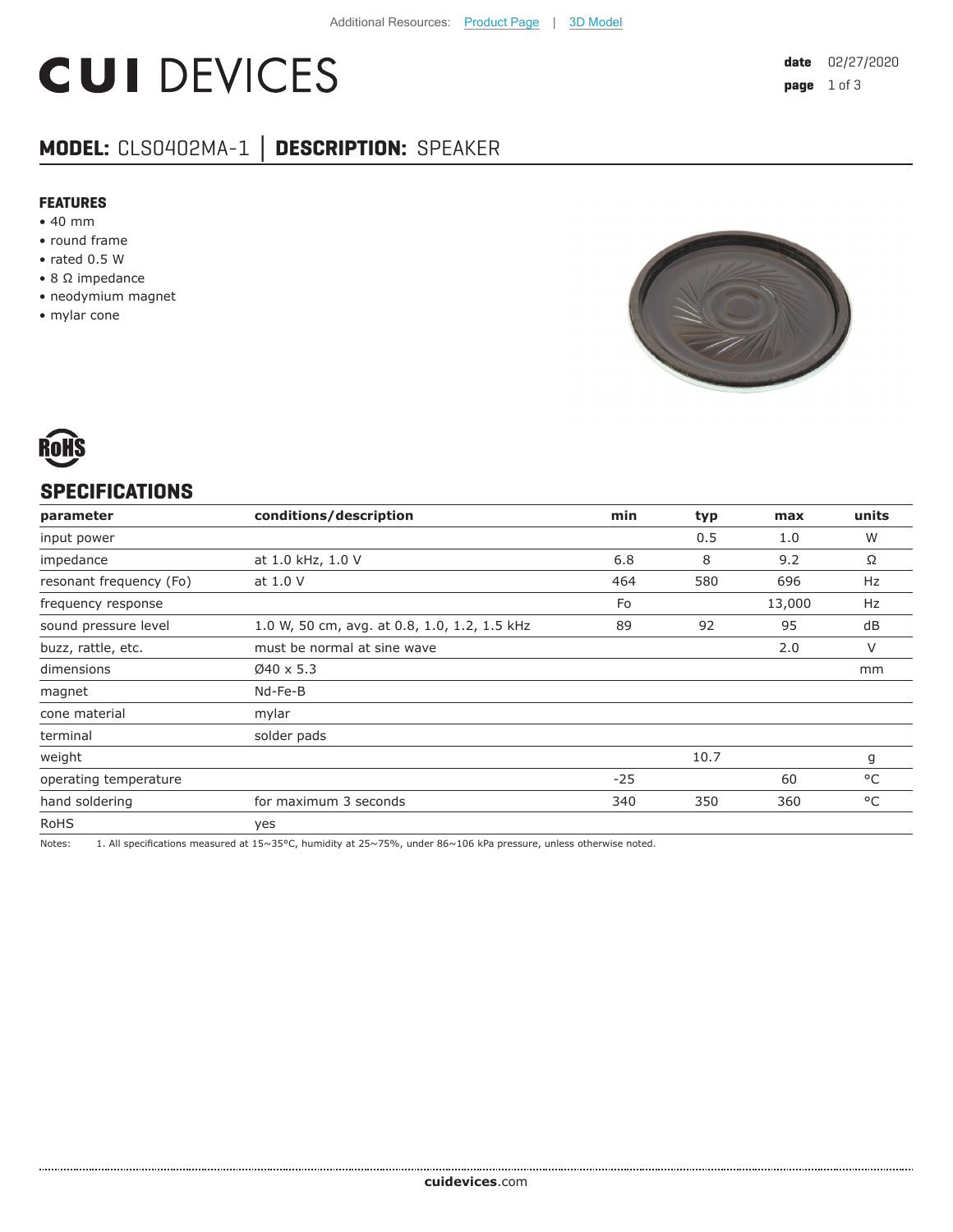### **MECHANICAL DRAWING**

units: mm tolerance: ±0.2 mm





## **FREQUENCY RESPONSE CURVE**

| parameter             | conditions/description |
|-----------------------|------------------------|
| potentiometer range   | 50 dB                  |
| rectifier             | <b>RMS</b>             |
| lower limit frequency | 20 Hz                  |
| wr. speed             | 100 mm/sec             |
| zero level            | 60 dB                  |